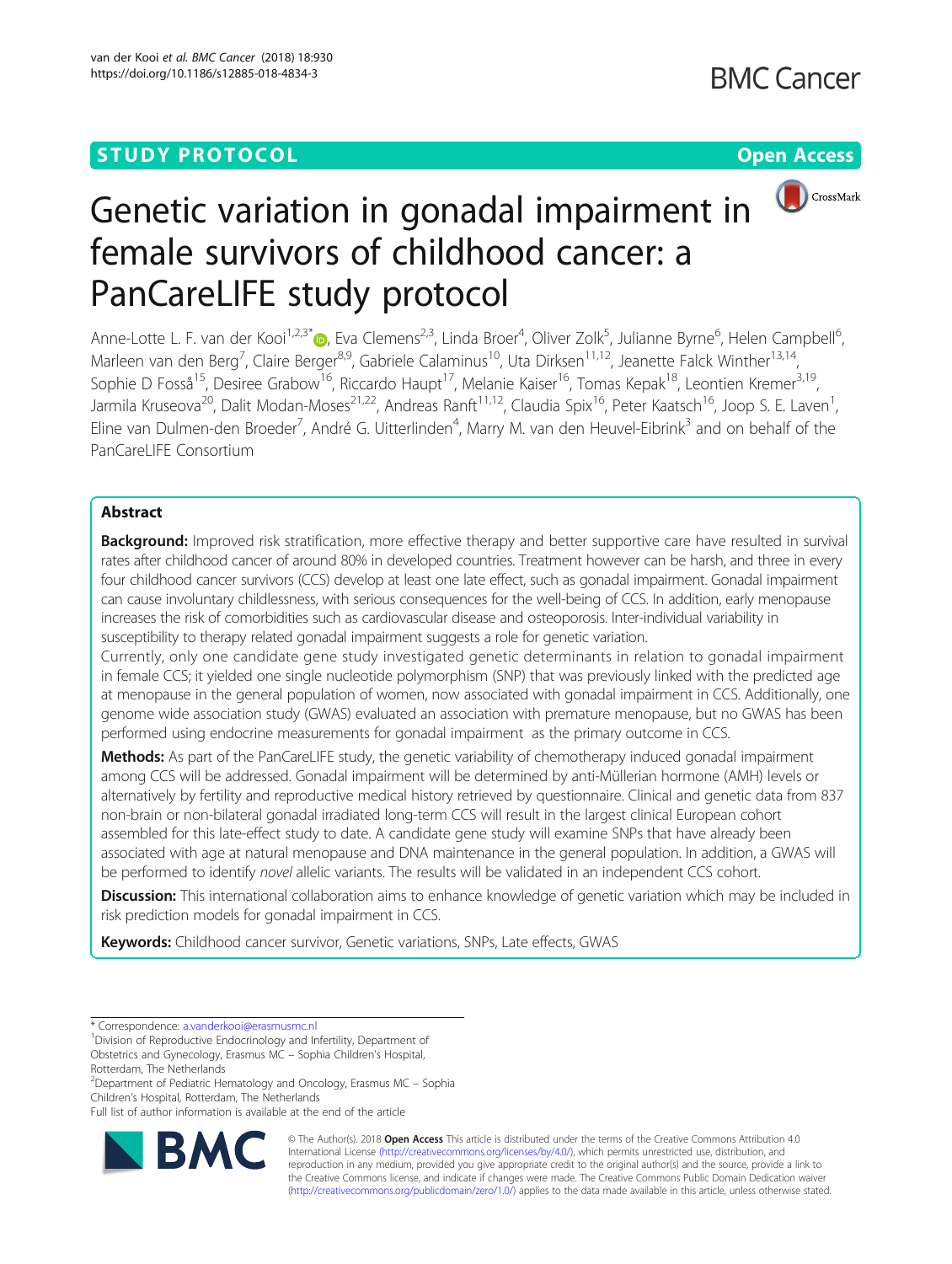# Background

As a result of continuous improvements in treatment and supportive care, survival rates after childhood cancer have increased over the past decades, now reaching 80% in developed countries. However, the harsh treatment components that have led to increased survival rates can induce serious long-term complications. One in every four childhood cancer survivors (CCS) reveals severe or life-threatening adverse late effects [[1\]](#page-5-0), and three in every four survivors report at least one late effect [\[2](#page-5-0), [3\]](#page-5-0). In female CCS, apart from radiotherapy involving the field of the ovaries or pituitary, alkylating agents are important risk factors for fertility impairment  $[4-7]$  $[4-7]$  $[4-7]$  $[4-7]$  and damage is dose-dependent  $[8]$  $[8]$ . Such toxic agents can damage the ovarian follicle pool severely, leading to impaired fertility illustrated by an absent or substantially shortened reproductive window. Consequently, considering the current tendency in European countries to postpone childbearing, female survivors may find themselves involuntarily childless, leading to an increased use of artificial reproductive techniques. The feasibility to reach parenthood is of great significance to both parents of children with cancer and to CCS, and is an important determinant of quality of life [\[9](#page-6-0)–[14\]](#page-6-0). In addition, gonadal impairment or early menopause carries adverse health risks for women, such as an increased risk for cardiovascular disease and osteoporosis, which require intensive and long-term medical attention [[15](#page-6-0)].

Variations in long-term gonadal impairment in CCS who received the same treatment suggest that genetic variation may be an important determinant of gonadal impairment in CCS. Currently, only limited information is available on the role of genetic factors in the development of impaired gonadal reserve after childhood cancer treatment [\[4](#page-5-0)]. One single center study has been performed which evaluated seven genetic single nucleotide polymorphisms (SNPs) in 176 female CCS. These SNPs were selected based on the fact that they have been found to be associated with age at menopause in large genome wide association studies (GWAS) in the general female population [[16,](#page-6-0) [17\]](#page-6-0). While one of these allelic variations in the BRSK1 gene (rs1172822) was found associated with a low anti-Müllerian hormone (AMH) level in CCS [[4\]](#page-5-0), replication of this finding has not been reported so far. Meanwhile, many more SNPs have been reported to be associated with reproductive ageing in the general population coming from large-scale collaborative consortia [\[18](#page-6-0), [19](#page-6-0)] but none have yet been investigated in CCS. In order to identify independent genetic determinants for therapy related gonadal impairment, substantially sized cohorts with well-documented clinical as well as treatment data are required. In addition, independent replication cohorts must be available to validate the results. One GWAS [[20](#page-6-0)] has been performed (with Affymetrix 6.0 SNP array) in the St. Jude Lifetime Cohort Study (SJLIFE) among 799 ethnically mixed female CCS, which included an independent replication cohort (genotyped with the Illumina Omni5 SNP array) of 1624 women from the ethnically mixed Childhood Cancer Survivor Study (CCSS). This GWAS did not identify a genome wide significant hit, but found a SNP (rs9999820) that was borderline significantly associated  $(p = 3.3 * 10^{-7})$  with an increased risk of premature menopause, especially in the subgroup of CCS who had undergone ovarian irradiation. This haplotype, consisting of 4 SNPs, is associated with increased hippocampal NPYR2 gene expresssion, which is as-sociated with a neuroendocrine pathway [\[20\]](#page-6-0). Noteworthy is that this GWAS evaluated the genetic variation in (self- reported) premature menopause, the latest manifestation of gonadal impairment or ageing.

The PanCareLIFE initiative, a 5-year (2013–8) EU Framework 7 Programme in the Health Theme originating from the PanCare project, focuses on the identification of determinants of long-term health of CCS. Specifically, PanCare-LIFE will evaluate female gonadal impairment, hearing, and quality of life. Investigators from sixteen partner institutions from ten European countries have prospectively and retrospectively collected data from over 12,000 survivors from cancer diagnosed before they were 25 years of age.

The current study is part of this European wide endeavor and focuses on the identification of genetic factors which play a role in the risk of treatment-induced gonadal impairment among female childhood cancer survivors. Its specific objectives are to validate previously identified genetic polymorphisms associated with gonadal impairment in female childhood cancer survivors, using a candidate gene approach; and to identify novel SNPs that are independently associated with chemotherapy induced gonadal impairment in female childhood cancer survivors, using a GWAS.

# **Methods**

# Inclusion criteria

For the current study we included female adult survivors  $(≥ 18 \text{ years})$  of childhood cancer, diagnosed before the age of 25 years, with a follow-up time of at least 5 years after diagnosis. Eligible survivors had to have been treated with chemotherapy. Exclusion criteria included radiotherapy involving both ovaries, defined as bilateral irradiation of the abdomen below the pelvic crest, or radiotherapy involving the pituitary, defined as cranial or craniospinal irradiation. Furthermore, survivors were not eligible if they had undergone myeloablative allogeneic stem cell transplantation, with or without total body irradiation.

# Study cohort

PanCareLIFE consists of 8 work packages of which 5 focus on scientific work. Work package 4 encompasses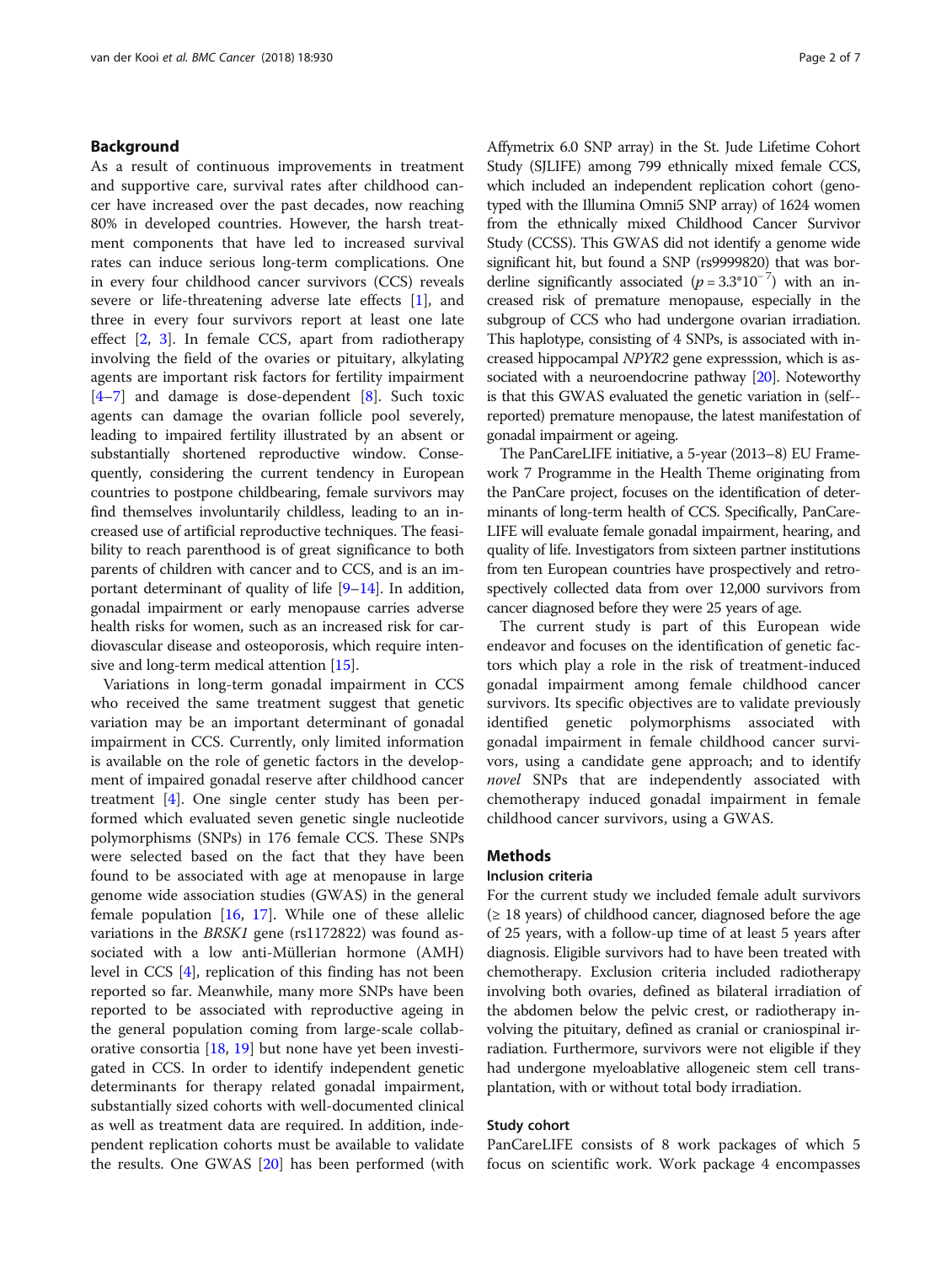two parts: WP4a focuses on genetic variation in gonadal impairment, and WP4b focuses on genetic variation in ototoxicity. This study addresses work package 4a. For this work package, adult female CCS were recruited in ten institutions from seven countries (Fig. 1). The participating institutions and included numbers were: the Dutch Childhood Oncology Group (AMC, EMC, LUMC, UMCG, UMCN, VUmc) (inclusions  $n = 306$ ), Erasmus Medical Center Rotterdam ( $n = 25$ ) and VU Medical Center Amsterdam ( $n = 19$ ) from the Netherlands, Fakultni Nemocnice Brno  $(n = 134)$  and Fakultni Nemocnice v Motole  $(n = 86)$  from Czech Republic, Oslo University Hospital Departments of Oncology/ Pediatrics  $(n = 107)$ from Norway, I.R.C.C.S. Giannina Gaslini  $(n = 67)$  from Italy, Department of Paediatric Oncology/University Hospital, St-Etienne ( $n = 64$ ) from France, University Hospital Muenster  $(n = 39)$  from Germany and Sheba Medical Center ( $n = 18$ ) from Israel. In total 865 CCS were included in this study. DNA samples could not be collected in 28 cases, leaving 837 CCS for analysis (Table [1\)](#page-3-0).

Medical ethics approval for the study was obtained from all relevant local committees and written informed consent was obtained from all participants.

## Data collection

Basic demographic data of all participants (month and year of birth and of follow-up), diagnostic data (month and year of diagnosis, type of diagnosis) and full details of cancer treatment were retrospectively collected from medical databases and medical records. Data on cancer treatment comprised of details on surgery, chemotherapy and radiotherapy, including start and stop dates and cumulative dosage. All data will be merged at the central data center in Mainz likewise a former EU funded sister project PanCareSurFup [\[21\]](#page-6-0), and will finally be pseudonymized for the investigators of this study.

# Gonadal function

The primary outcome of this study is AMH level. Serum samples were centrifuged, stored at − 20 °C and shipped on dry ice to the VUmc Amsterdam where all AMH levels were analysed in the same laboratory using an ultra-sensitive Elecsys AMH assay (Roche Diagnostics GmbH, Mannheim, Germany) at one time point. Data on AMH levels were sent to the central data center in Mainz and merged into the central database and subsequently pseudonymized to the investigators. In addition to the continuous AMH levels, patients will be divided in two groups based on AMH levels considered relevant as a proxy for gonadal impairment, considering data on AMH levels in healthy females measured with the same assay in the reference laboratory in the VUmc Amsterdam. These details will be described in detail in the forthcoming manuscript. In addition, detailed

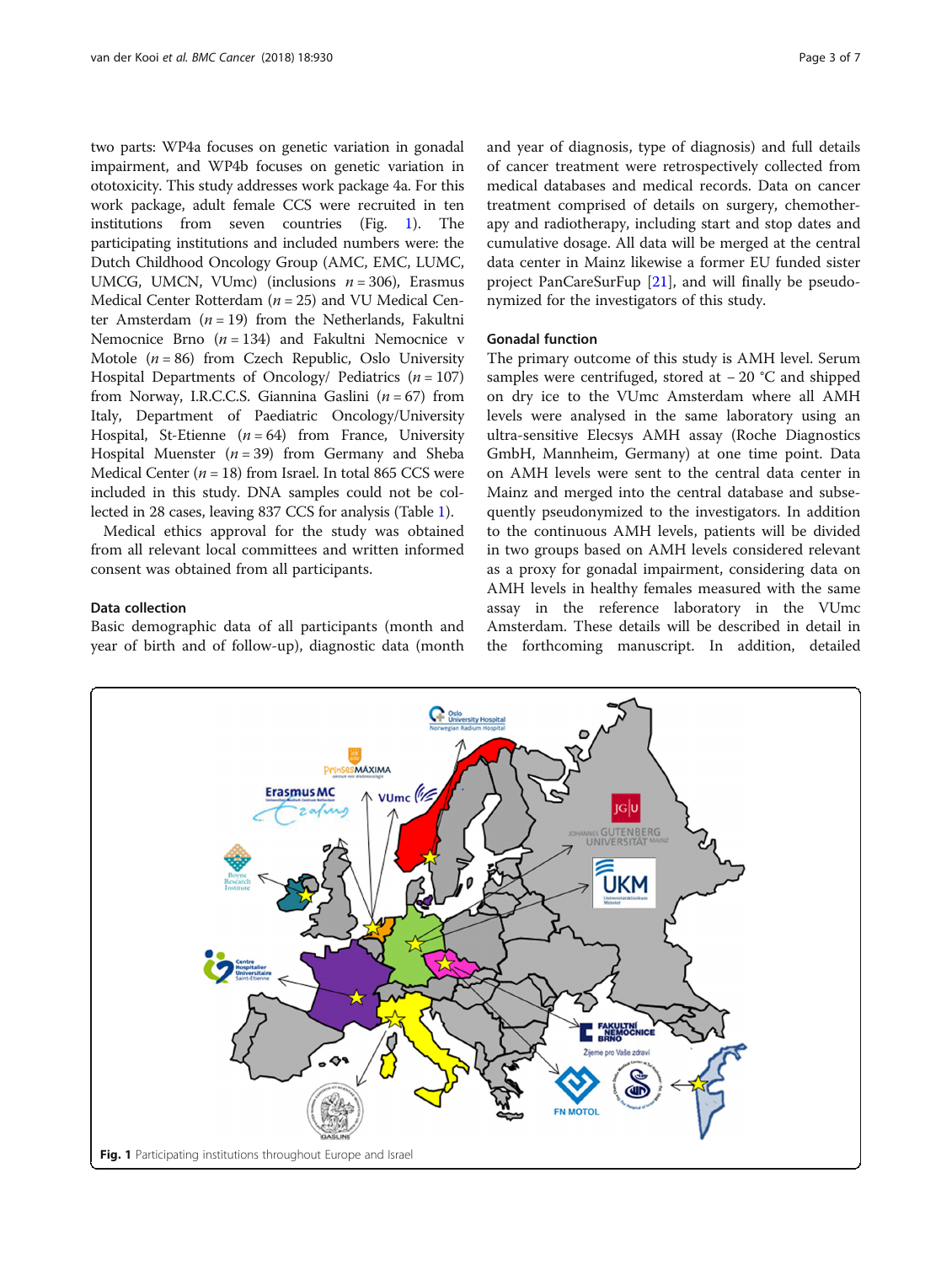| Country         | Data provider                                     | Treatment data | DNA samples |
|-----------------|---------------------------------------------------|----------------|-------------|
| The Netherlands | Dutch Childhood Oncology Group                    | 306            | 298         |
|                 | Erasmus Medical Center, Rotterdam                 | 25             | 24          |
|                 | VU Medical Center, Amsterdam                      | 19             | 18          |
| Czech Republic  | Fakultni Nemocnice Brno                           | 134            | 132         |
|                 | Fakultni Nemocnice v Motole                       | 86             | 81          |
| Norway          | Oslo University Hospital                          | 107            | 107         |
| Italy           | LR.C.C.S. Giannina Gaslini                        | 67             | 64          |
| France          | Center Hospitalier Universitaire de Saint-Étienne | 64             | 58          |
| Germany         | University Hospital Muenster, Germany             | 39             | 37          |
| Israel          | Sheba Medical Center, Tel Hashomer                | 18             | 18          |
| <b>TOTAL</b>    |                                                   | 865            | 837         |

<span id="page-3-0"></span>Table 1 Data providing institutions in genetic work package on gonadal impairment

Dutch Childhood Oncology Group: Academic Medical Center in Amsterdam (AMC), Erasmus Medical Center in Rotterdam (EMC), Leiden University Medical Center (LUMC), University Medical Center Groningen (UMCG), University Medical Center Nijmegen (UMCN), VU Medical Center (VUmc)

information about menstrual history, and/or FSH level, and/or information on usage of artificial reproductive techniques will be used to evaluate gonadal impairment.

# Genotyping

Blood or saliva samples were obtained for DNA isolation. Blood samples (*n* = 781) were stored at ≤ - 20 °C and shipped on dry ice while saliva kits  $(n = 56)$  were stored and shipped at room temperature. Genomic DNA was extracted by the salting-out method. The choice of genotyping array was made after extensive comparison between all currently available arrays. The Infinium® Global Screening Array was chosen based on the rich up-to-date content and its suitability for GWAS including rare variants, while also containing clinically relevant content, including pharmacogenetics.

# Statistical considerations

For the GWAS a genetic sample size calculation was performed to estimate the number of cases required in the current study  $[22]$  $[22]$ . As it is impossible to estimate the allelic frequencies in our population, the following assumptions were made for the power calculation: 1) a high risk allele frequency of 0.2, 2) a genome-wide significant significance level (5\*10<sup>−</sup> <sup>8</sup> ), 3) a cohort size larger than  $n = 800$  and 4) a case to control ratio of 1:2. Based on these assumptions, we determined that the number of recruited patients provided statistical power (80%) to identify variants with an odds ratio of at least 1.8.

# Quality control and imputations

A quality control (QC) protocol containing multiple filters will be applied to clean the genetic data and to ensure its quality prior to either imputations or analysis [\[23\]](#page-6-0). Both a SNP and individual call rate filter of 97.5% will be applied to remove poorly genotyped SNPs and individuals from the data. Furthermore, a Hardy-Weinberg Equilibrium test (significance level <  $1*10^{-7}$ ) will be employed to remove variants containing potential genotyping errors. To ensure sample quality, samples with extreme heterozygosity, gender mismatches, and familial relationships will be assessed and removed. Genetic ancestry of the samples will be assessed and corrected for using principal components (PCs).

Finally, imputations will be performed using the Michigan Imputation Server using default settings [\[24](#page-6-0)]. The reference panel chosen for imputations is the Haplotype Reference Consortium (HRC r1.1) [[25\]](#page-6-0). The same approach has previously been used in large-scale population studies such as the Rotterdam Study [[26](#page-6-0)] and Generation R [[27](#page-6-0)].

# Association analysis

For the candidate gene approach we will extract the genotypes of a list of predetermined SNPs based on published literature. The Mann-Whitney U test and the Kruskal-Wallis test will be employed to compare the distribution between groups with continuous data. Logistic regression will be performed to calculate the odds ratio and 95% confidence interval of the SNPs to assess their risk of gonadal impairment. This model will adjust for several confounders: principal component analysis (PCA) will be used to correct for population stratification by modelling ancestry differences between cases and controls [\[28](#page-6-0)]. PCA is a common tool that has been widely used for the combined analysis of correlated phenotypes in genetic linkage and association studies [\[29](#page-6-0)]. Furthermore, the model will adjust for cyclophosphamide equivalent dose (CED). This measure enables comparison of alkylating agent exposure independent of drug dose distribution within a particular cohort (as the formerly used alkylating agent dose), permitting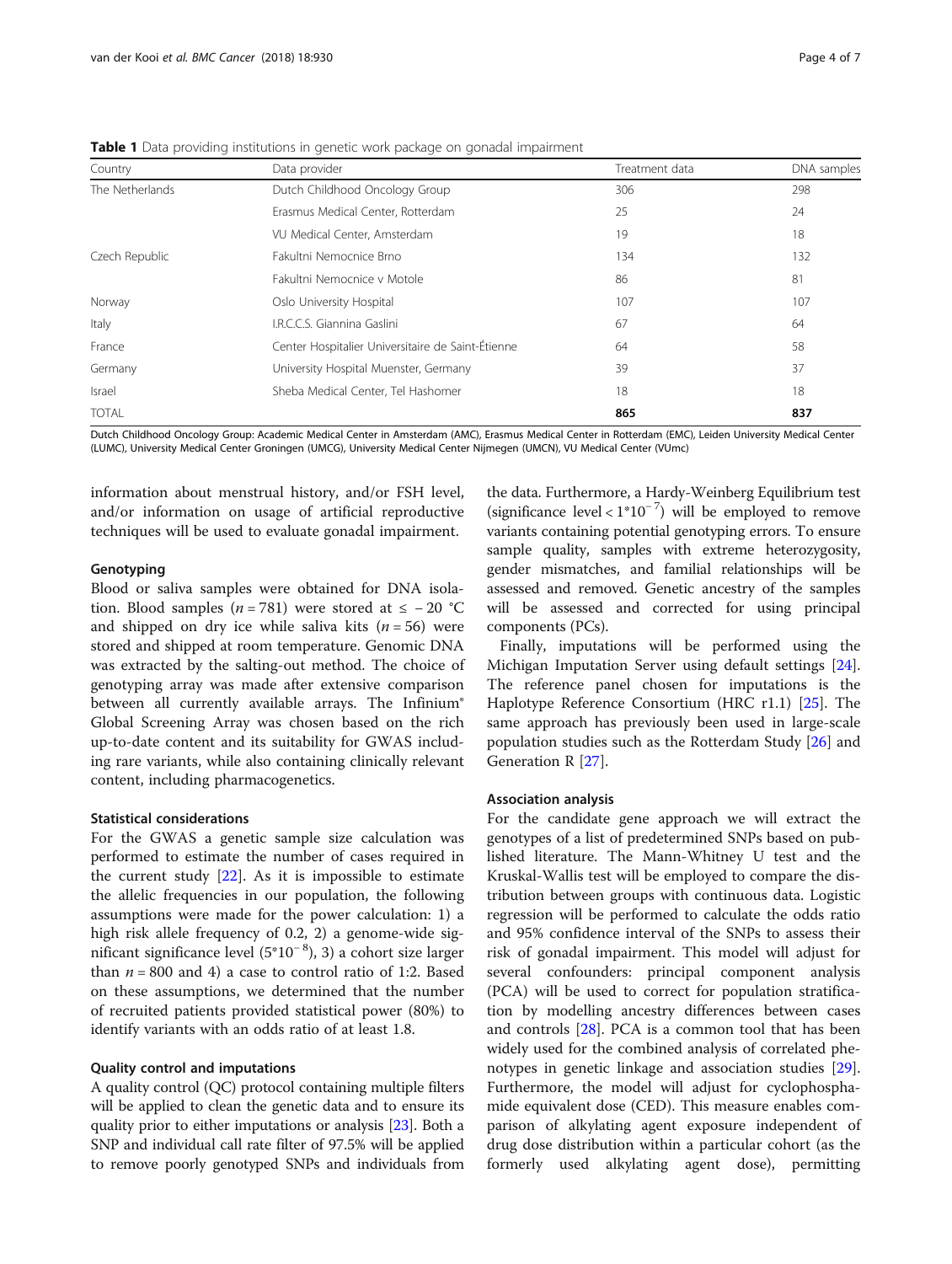comparison across different cohorts [\[30\]](#page-6-0). In addition, linear regression will be performed to calculate the effect of the SNPs on continuous AMH levels. This model will include age, in addition to the principal components and CED. The modifying effect of genetic predisposition on the association between CED and gonadal impairment will be also explored.

To identify relevant SNPs from the GWAS that may be important but do not reach genome-wide significance, we will use a suggestive significance level of  $p = 5.10^{-6}$ . After GWAS analysis, we will use the R script EasyQC [\[31](#page-6-0)] to clean the association results based, amongst others, on minor allele frequency and imputation quality. The results will then be visualized and the functional annotation for all leading SNPs will be identified using the online platform called Functional Mapping and Annotation of GWAS (FUMA-GWAS) [[32\]](#page-6-0).

# Replication

For both the candidate gene approach and GWAS, to ensure that associations are not a chance finding or an artifact due to uncontrolled biases, associations will be replicated within a replication cohort, based on the St. Jude Lifetime Cohort Study (SJLIFE) from St. Jude Children's Research Hospital, Memphis USA [[33,](#page-6-0) [34](#page-6-0)] and CCSS cohort.

# Discussion

This paper outlines the design of one study within the PanCareLIFE initiative that has two separate research aims. Female CCS from ten different institutions from seven European countries will be included to validate previously identified genetic polymorphisms associated with gonadal impairment and to identify novel SNPs that are independently associated with chemotherapy induced gonadal impairment in female CCS.

Sufficiently-sized cohorts are of key importance in genetic association studies in order to have adequate power to identify low-risk variants. This is especially of importance in the evaluation of common traits such as gonadal function, where many common variants may operate with small effect sizes. To this end, we performed a power calculation to estimate the required cohort size for the current study, based on the estimated allelic frequency in our population.

It is standard practice in current genetic association studies to include an independent replication cohort to validate findings from the initial discovery cohort. However, few large cohorts exist that have sufficient numbers of female CCS, let alone with complete data as well as stored DNA and AMH for analysis. For this project, a collaboration with the St. Jude Children's Research Hospital, Memphis USA and CCSS has been initiated. AMH levels will be measured in the same laboratory with the same AMH assay for the discovery and replication cohort, thus minimizing lab variation. Given the (non-significant) GWAS observations in the St Jude discovery cohort we believe forces must be joined, and we are therefore actively looking for additional cohorts to include in this and future international collaborations. We encourage readers who are aware of such collections to contact the corresponding author.

Gonadal impairment in CCS can be defined in many ways [[35](#page-6-0)–[37](#page-6-0)], and especially in international collaborations a clear consensus on the definition, as objective as possible, is needed. A separate work package within the PanCareLIFE consortium will combine seven criteria and several different questionnaires to assess clinical gonadal status in 20,000 subjects. For the current study, the primary endpoint AMH was chosen, which will be evaluated both linear as categorized. The secondary endpoint is gonadal impairment based on detailed information about menstrual history, FSH levels and information on usage of artificial reproductive techniques. AMH has the advantage to be as objective as possible, in comparison to questionnaire data that may be prone to recall bias or incorrect information given by the survivor. In addition, AMH can serve as a reliable surrogate marker for ovarian function while the primordial follicle pool is not yet depleted [[38](#page-6-0), [39](#page-6-0)]. The only reported GWAS investigating therapy induced fertility impairment in CCS, used premature menopause as primary outcome (clinically assessed in the discovery cohort and self-reported in the replication cohort) [\[20](#page-6-0)]. Prior to the clinical manifestation of amenorrhea and increased levels of FSH, impaired gonadal function can be detected by the measurement of lower serum AMH levels [[40\]](#page-6-0). AMH in females is produced solely in the ovary by granulosa cells of small growing follicles and is considered a surrogate marker for ovarian function and ovarian reserve [\[38,](#page-6-0) [39\]](#page-6-0). Like the primordial follicle pool, AMH levels decrease from adolescence on, until menopause occurs. Even survivors who do not report premature menopause (or Primary Ovarian Insufficiency, POI, defined as menopause before the age of 40 years) can still have a poor ovarian function, potentially resulting in reduced fertility or a shorter reproductive window (e.g., early menopause or menopause between 40 and 45 years). This impairment of gonadal function can be identified by the evaluation of AMH levels.

In conclusion, we describe the design of a genetic association study that will evaluate the association of genetic variability with gonadal impairment in a European cohort of childhood cancer survivors, with AMH levels as the primary outcome measure. This international collaboration will enhance knowledge of genetic variation which may be included in risk prediction models for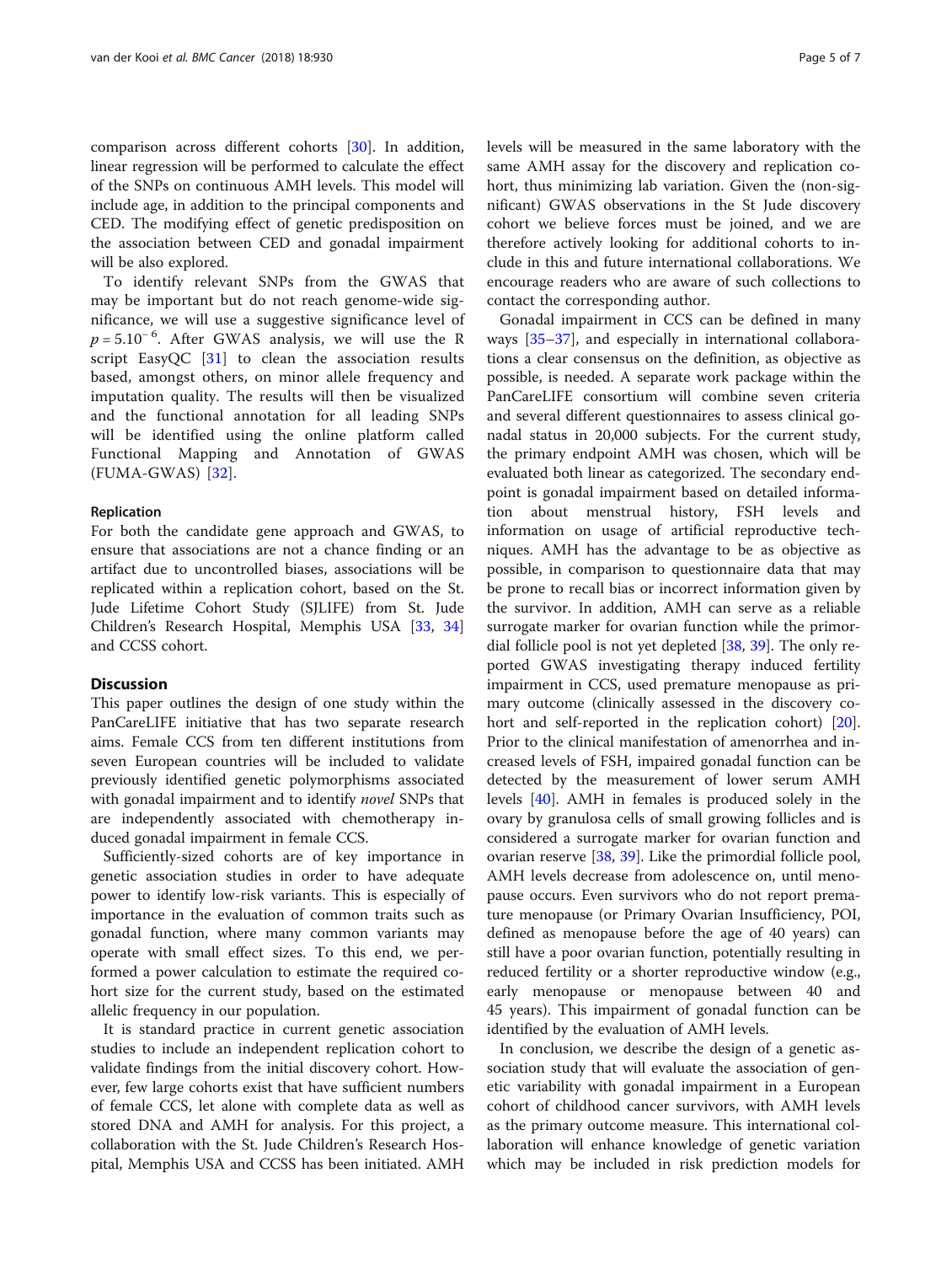<span id="page-5-0"></span>gonadal impairment in CCS. In the future, patients with childhood cancer, parents and survivors may benefit from better individualized counselling concerning future fertility options and necessity for fertility preservation.

#### Abbreviations

AMH: Anti-Müllerian hormone; CCS: Childhood cancer survivors; CED: Cyclophosphamide equivalent dose; FSH: Follicle stimulating hormone; GWAS: Genome wide association study; PCA: Principal component analysis; SJLIFE: St. Jude Lifetime Cohort Study; SNP: Single nucleotide polymorphism

#### Acknowledgements

We thank all participating survivors of childhood cancer, without whom this study would not be possible. In addition to the co-authors of this paper, the PanCareLIFE consortium includes the following project partners: Pintail Ltd., Dublin, Ireland (Kylie O'Brien), Universität zu Lübeck, Germany (Thorsten Langer), Charité –Universitätsmedizin Berlin, Germany (Anja Borgmann-Staudt), Westfälische Wilhelms-Universität Münster, Germany (Antoinette am Zehnhoff-Dinnesen), Universität Bern, Switzerland (Claudia Kuehni) and Universitaetsklinikum Bonn, Bonn, Germany (Katja Baust). Data is, in addition to the institutions of the co-authors, provided by: Netherlands Cancer Institute (Floor van Leeuwen), Helios Kliniken Berlin Buch, Germany (Gabriele Strauss), Istituto Giannina Gaslini, Genoa, Italy (Dr. R Haupt, Dr. M-L Garré), Great Ormond Street Hospital (Alison Leiper), Medizinische Universität Graz, Austria (H Lackner), Uniwersytet Medyczny w Białymstoku, Bialystok, Poland (Anna Panasiuk, Maryna Krawczuk-Rybak), Heinrich Heine Universität Düsseldorf, Germany (Marina Kunstreich), Universität Ulm, Germany (Holger Cario), Klinikum Stuttgart, Olgahospital, Stuttgart, Germany (Stefan Bielack), Uniwersytet Gdánski, Poland (Joanna Stefanowicz), University College London Hospital, UK (Victoria Grandage).

### Funding

This work was supported by the PanCareLIFE project that has received funding from the European Union's Seventh Framework Programme for research, technological development and demonstration under grant agreement no 602030.

UD: German Cancer Aid grant 108128 to UD; ERA-Net-TRANSCAN consortium, project number 01KT1310, and Euro Ewing Consortium EEC, project number EU-FP7 602856, both funded under the European Commission Seventh Framework Program FP7-HEALTH; Stiftung für krebskranke Kinder in Essen. The funding bodies did not have a role in the design or collection of data, neither will they have in analysis and interpretation of data.

#### Authors' contributions

AvdK wrote the manuscript. AvdK and EC coordinated the study and were responsible for study logistics. MvdB, CB, GC, UD, AR, JF, SF, RH, TK, JK, EvD and DM coordinated the study locally and were responsible for study logistics, patient recruitment, and data collection at the various institutions. JB, HC, DG, MK, CS and PK were involved in coordination and management of the central data center and/or PanCareLIFE. LB and OZ were involved in aspects of genetic statistical analyses. JL, LK, EvD, AU were involved in aspects of conceptualization and study design. MvdH is the principal investigator. All authors revised the manuscript critically for intellectual content and have given final approval of the final manuscript.

#### Competing interest

The authors declare that they have no competing interests.

#### Ethics approval and consent to participate

The PanCareLIFE study has been approved by the local ethics committees: Kantonale Ethikkommission Bern, 362/2015; Comitate Etico Regionale, 507REG2014; Ethical Committee University Hospital Bno, June 11, 2016; Ethics Committee Fakultni Nemocnice v Motole, Prague; De Videnskabsetiske Komiteer Region Hovedstaden, H-1-2014-125; Ethikkommission Medizinische Universität Graz, 27–015 ex 14/15; Ethikkommission der Universität Ulm, 160/ 17; Ethikkommission der Universität zu Lübeck, 14/181; Ethik-Kommission der Ärztekammer Westfalen-Lippe und der Westfälischen Wilhelms-Universität Münster, 2014–619; Medische Ethische Toetsings Commissie Erasmus MC; Medisch Ethische Toetsingscommissie, 2015\_202. Written informed consent was obtained from all participants.

#### Consent for publication

Not applicable.

# Publisher's Note

Springer Nature remains neutral with regard to jurisdictional claims in published maps and institutional affiliations.

#### Author details

<sup>1</sup> Division of Reproductive Endocrinology and Infertility, Department of Obstetrics and Gynecology, Erasmus MC – Sophia Children's Hospital, Rotterdam, The Netherlands. <sup>2</sup>Department of Pediatric Hematology and Oncology, Erasmus MC – Sophia Children's Hospital, Rotterdam, The Netherlands. <sup>3</sup>Princess Máxima Center for Pediatric Oncology, Lundlaan 6 3584, EA, Utrecht, The Netherlands. <sup>4</sup>Department of Internal Medicine, Erasmus MC, Rotterdam, The Netherlands. <sup>5</sup>Institute of Pharmacology of Natural Products and Clinical Pharmacology, University Hospital Ulm, Ulm, Germany. <sup>6</sup>Boyne Research Institute, Drogheda, Ireland. <sup>7</sup>Department of Pediatric Hematology and Oncology, VU Medical Center, Amsterdam, The Netherlands. <sup>8</sup>Department of Paediatric Oncology, University Hospital, St-Etienne, France. <sup>9</sup>Epidemiology of Childhood and Adolescent Cancers, CRESS, INSERM, UMR 1153, Paris Descartes University, Villejuif, France. <sup>10</sup>Department of Paediatric Haematology and Oncology, University Children's Hospital Bonn, University of Bonn Medical School, Bonn, Germany. <sup>11</sup> Pediatrics III, West German Cancer Centre, University Hospital Essen, Essen, Germany. 12German Cancer Research Centre, DKTK, sites Bonn and Essen, Germany. <sup>13</sup>Danish Cancer Society Research Center, Copenhagen, Denmark.<br><sup>14</sup>Department of Clinical Medicine, Faculty of Health, Aarhus University, Aarhus, Denmark. 15Department of Oncology, Oslo University Hospital, Oslo, Norway. <sup>16</sup>German Childhood Cancer Registry, Institute of Medical Biostatistics, Epidemiology and Informatics, University Medical Center, Mainz, Germany. 17Epidemiology and Biostatistics Unit, Istituto Giannina Gaslini, Genoa, Italy. <sup>18</sup>Czech Republic & International Clinical Research Center (FNUSA-ICRC), University Hospital Brno, Brno, Czech Republic. <sup>19</sup>Department of Pediatrics, Academic Medical Center, Emma Children's Hospital, Amsterdam, The Netherlands. 20Motol University Hospital, Prague, Czech Republic. <sup>21</sup>Chaim Sheba Medical Center, The Edmond and Lily Safra Children's Hospital, Tel Hashomer, Israel. 22Sackler Faculty of Medicine, Tel-Aviv University, Tel-Aviv, Israel.

# Received: 19 March 2018 Accepted: 18 September 2018 Published online: 26 September 2018

#### References

- 1. Oeffinger KC, Mertens AC, Sklar CA, Kawashima T, Hudson MM, Meadows AT, Friedman DL, Marina N, Hobbie W, Kadan-Lottick NS, et al. Chronic health conditions in adult survivors of childhood cancer. N Engl J Med. 2006;355(15):1572–82.
- 2. Geenen MM, Cardous-Ubbink MC, Kremer LC, van den Bos C, van der Pal HJ, Heinen RC, Jaspers MW, Koning CC, Oldenburger F, Langeveld NE, et al. Medical assessment of adverse health outcomes in long-term survivors of childhood cancer. Jama. 2007;297(24):2705–15.
- van Waas M, Neggers SJ, Te Winkel ML, Beishuizen A, Pieters R, van den Heuvel-Eibrink MM: Endocrine late sequelae in long-term survivors of childhood non-Hodgkin lymphoma. Ann Oncol 2012, 23(6):1626–1632.
- 4. van Dorp W, van den Heuvel-Eibrink MM, Stolk L, Pieters R, Uitterlinden AG, Visser JA, Laven JS. Genetic variation may modify ovarian reserve in female childhood cancer survivors. Hum Reprod. 2013;28(4):1069–76.
- 5. Krawczuk-Rybak M, Leszczynska E, Poznanska M, Zelazowska-Rutkowska B, Wysocka J. The progressive reduction in the ovarian reserve in young women after anticancer treatment. Horm Metab Res. 2013;45(11):813–9.
- Brougham MF, Crofton PM, Johnson EJ, Evans N, Anderson RA, Wallace WH. Anti-Mullerian hormone is a marker of gonadotoxicity in pre- and postpubertal girls treated for cancer: a prospective study. J Clin Endocrinol Metab. 2012;97(6):2059–67.
- 7. Lie Fong S, Laven JS, Hakvoort-Cammel FG, Schipper I, Visser JA, Themmen AP, de Jong FH, van den Heuvel-Eibrink MM. Assessment of ovarian reserve in adult childhood cancer survivors using anti-Mullerian hormone. Hum Reprod. 2009;24(4):982–90.
- 8. Overbeek A, van den Berg MH, van Leeuwen FE, Kaspers GJL, Lambalk CB, Van Dulmen-den Broeder E. Chemotherapy-related late adverse effects on